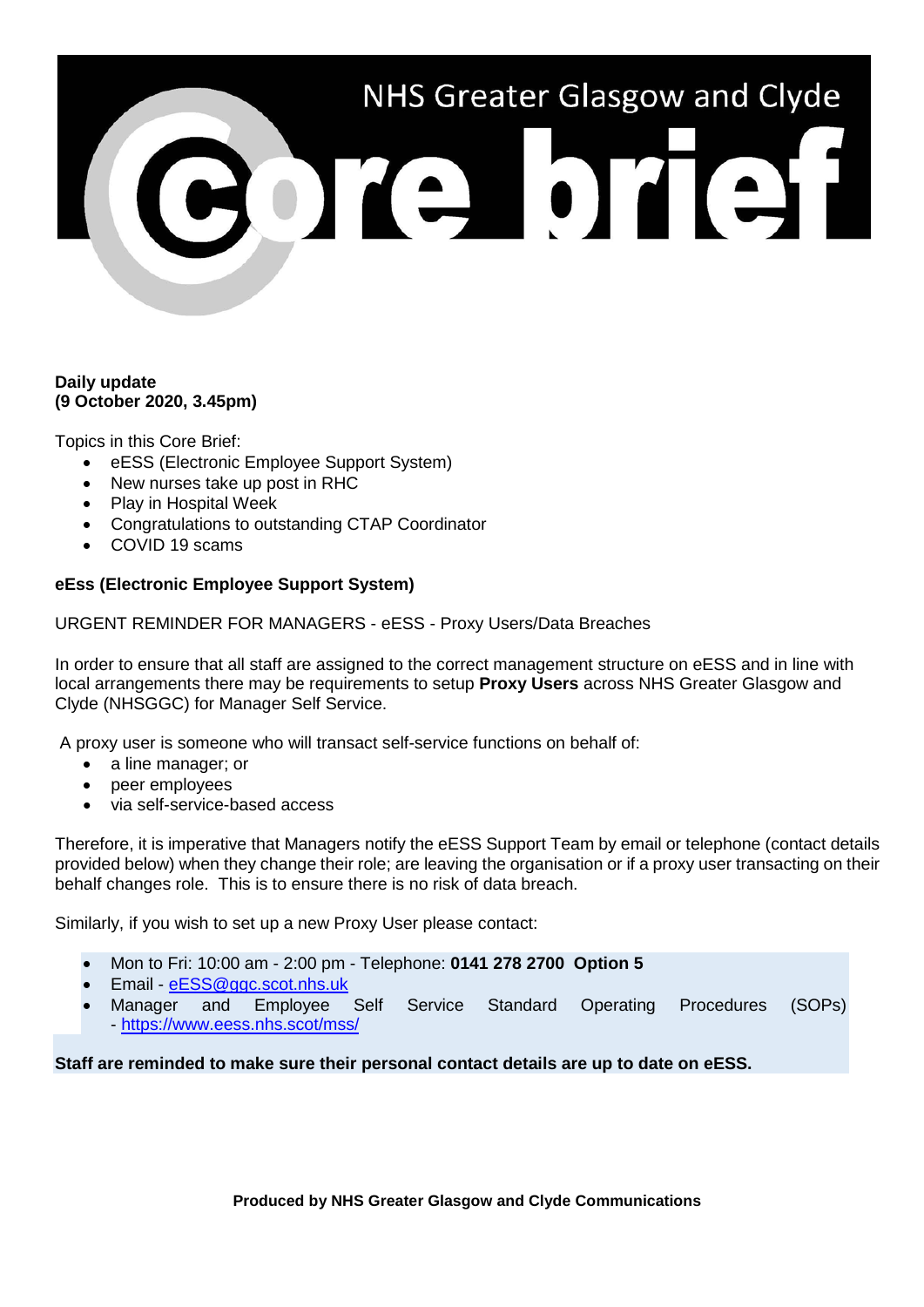# **New nurses take up post in RHC**

On Monday (5 October) Nursing Director, Dr Margaret McGuire, welcomed 536 newly qualified Nurses and Midwives to NHSGGC.

Today, we meet two new nurses.

[Eilish Syme](https://www.youtube.com/watch?v=Xp-idDVUChk) has taken up a post in Ward 3C Renal at the Royal Hospital for Children and [Deanna Morris](https://www.youtube.com/watch?v=EIBvTOaqXxA) has a new post n Ward 2C Acute Receiving at the Royal Hospital for Children.

Welcome and good luck to Eilish and Deanna.

## **Play in Hospital Week 2020**

Play in Hospital Week aims to raise awareness of the benefits of play in the treatment of children who are ill and gives an opportunity to introduce a bit of normality in a strange environment.

This year the theme for Play in Hospital Week is Play Well Together. Despite social distancing the Play Team at the RHC have been busy all week adapting ways of play to keep the children and young people entertained.

A few of the activities they arranged were syringe painting, "find it" worksheets and teddy hospital kit bags for patients to use on their teddies. And today they will be busy holding a virtual party with party bags for the children and young people and a virtual event with one of their regular magician entertainers.

They have also arranged a virtual bingo game for all the Play Teams in Scotland. Bingo has been a weekly feature at RHC since COVID started and the patients love it. What a great way to bring everyone together to 'Play Well Together'.

## **Outstanding CTAP coordinator**

Huge congratulations go to Diane Murray, CTAP CF Trial Co-ordinator/Respiratory Research Nurse who has just won the Cystic Fibrosis Trust (CFT) Outstanding Clinical Trials Accelerator Program (CTAP) Coordinator award. Diane is one of only 18 CTAP coordinators across the UK.

Diane was nominated for the award by NHSGGC staff and patients including Gordon MacGregor, a Consultant in Cystic Fibrosis (CF) and Respiratory Medicine who said: "Diane's dedication to the number of people with CF in clinical trials has been amazing. Her research within the QEUH Clinical Research Facility has transformed access to clinical trials for people with CF. CF patients have been able to start life changing medicines years before they would have been available on the NHS, and she has been at the forefront of the fight to end CF. She has worked many long and hard hours running the trials and because of this she has changed many childrens and adults lives. In particular her hard work has led to us getting extra recruitment slots in Glasgow, meaning more people in Glasgow participating in CF drugs trials (of CFTR modulators) than elsewhere in the UK – I am absolutely delighted that she has received this recognition."

Diane said on receiving the award: "It was such a shock to receive this award, I'm over the moon. Hearing from my colleagues and patients about how my work has affected them has touched me deeply."

Her role as a research nurse is partly funded by the CFT. The rest is funded by the Clinical Research Facility in Glasgow where she also works on other respiratory/COVID trials.

To find out more about the Clinical Trials Accelerator Program which enables access to clinical trials for people with CF visit: <https://www.cysticfibrosis.org.uk/the-work-we-do/clinical-trials-accelerator-platform>